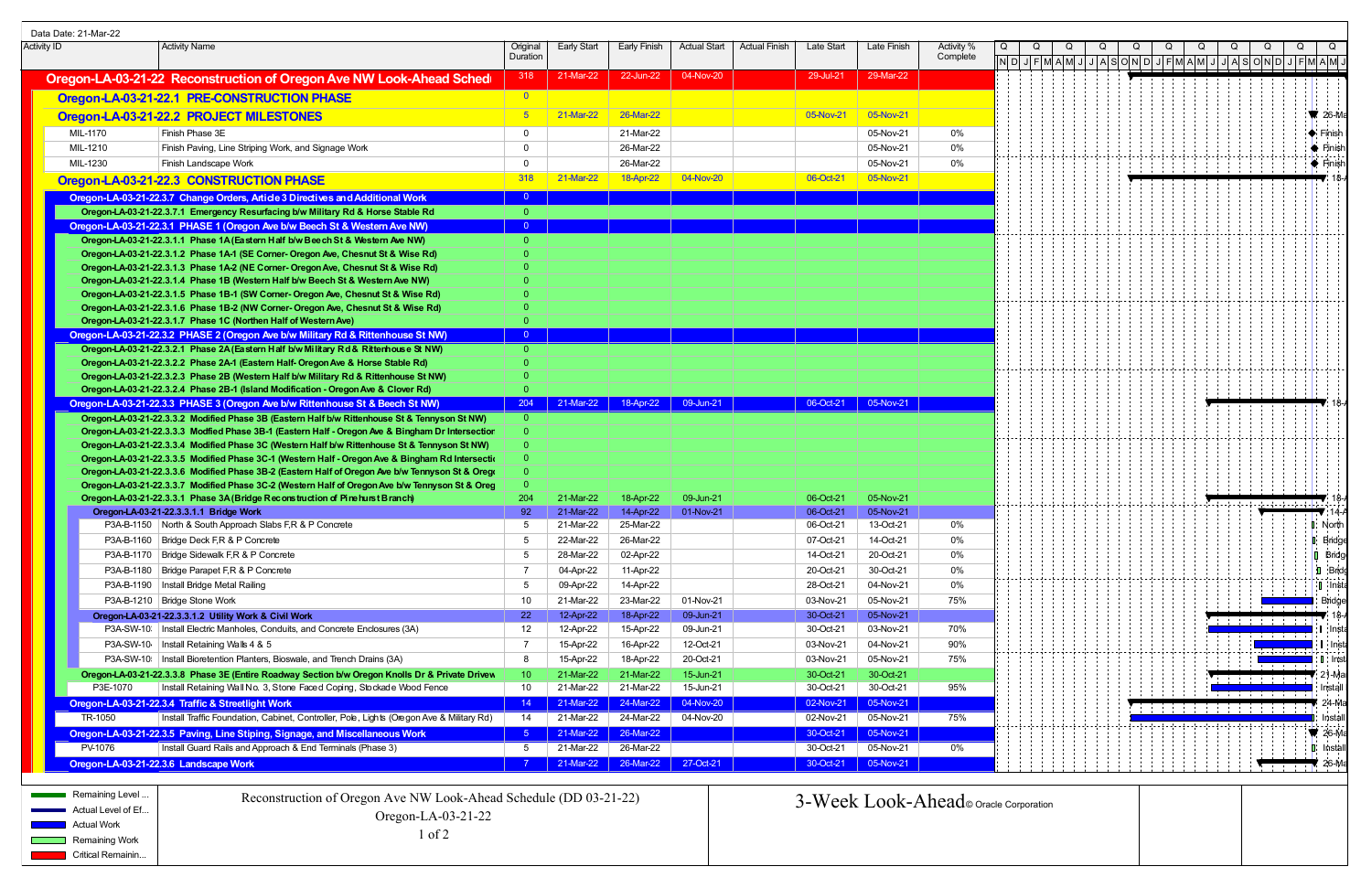| Data Date: 21-Mar-22                       |                                   |                                                                |           |             |              |               |  |            |                       |            |  |  |  |  |  |  |  |
|--------------------------------------------|-----------------------------------|----------------------------------------------------------------|-----------|-------------|--------------|---------------|--|------------|-----------------------|------------|--|--|--|--|--|--|--|
| <b>Activity ID</b><br><b>Activity Name</b> |                                   |                                                                | Origina   | Early Start | Early Finish | Actual Start  |  | Late Start | Late Finish           | Activity % |  |  |  |  |  |  |  |
|                                            |                                   |                                                                | Duration  |             |              |               |  |            |                       | Complete   |  |  |  |  |  |  |  |
|                                            |                                   | Oregon-LA-03-21-22.4 LUMPSUM ITEMS (Non-Construction)          |           |             |              |               |  |            |                       |            |  |  |  |  |  |  |  |
|                                            |                                   | Oregon-LA-03-21-22.5 POST-CONSTRUCTION PHASE                   |           | 1-Jun-22    | 22-Jun-22    | 29-Mar-21     |  | 28-Mar-22  | 29-Mar-22             |            |  |  |  |  |  |  |  |
|                                            |                                   | Oregon-LA-03-21-22.6 Delays, Additional Work, and Changes      | 64        | $-$ Mar-22  |              | $22 -$ Jul-21 |  | 29-Jul-21  | 04-Nov-21             |            |  |  |  |  |  |  |  |
|                                            |                                   | Oregon-LA-03-21-22.6.1 Additional Asphalt Work                 |           |             |              |               |  |            |                       |            |  |  |  |  |  |  |  |
|                                            |                                   | Oregon-LA-03-21-22.6.2 Phase 1 MOT Revision                    |           |             |              |               |  |            |                       |            |  |  |  |  |  |  |  |
|                                            | Oregon-LA-03-21-22.6.3 PEPCO Work |                                                                |           |             |              |               |  |            |                       |            |  |  |  |  |  |  |  |
|                                            |                                   | Oregon-LA-03-21-22.6.4 Culvert Issue (Oregon Ave & Bingham Dr) | 60        | 21-Mar-22   | $13-May-22$  | 22-Jul-21     |  |            | 12-Sep-21   04-Nov-21 |            |  |  |  |  |  |  |  |
|                                            | Oregon-LA-03-21-22.6.5 Others     |                                                                | <b>20</b> | 21-Mar-22   | 13-Apr-22    |               |  |            | 29-Jul-21 23-Aug-21   |            |  |  |  |  |  |  |  |

Remaining Level ... Actual Level of Ef... Actual Work Remaining Work

 $\sim$ 

Critical Remainin...